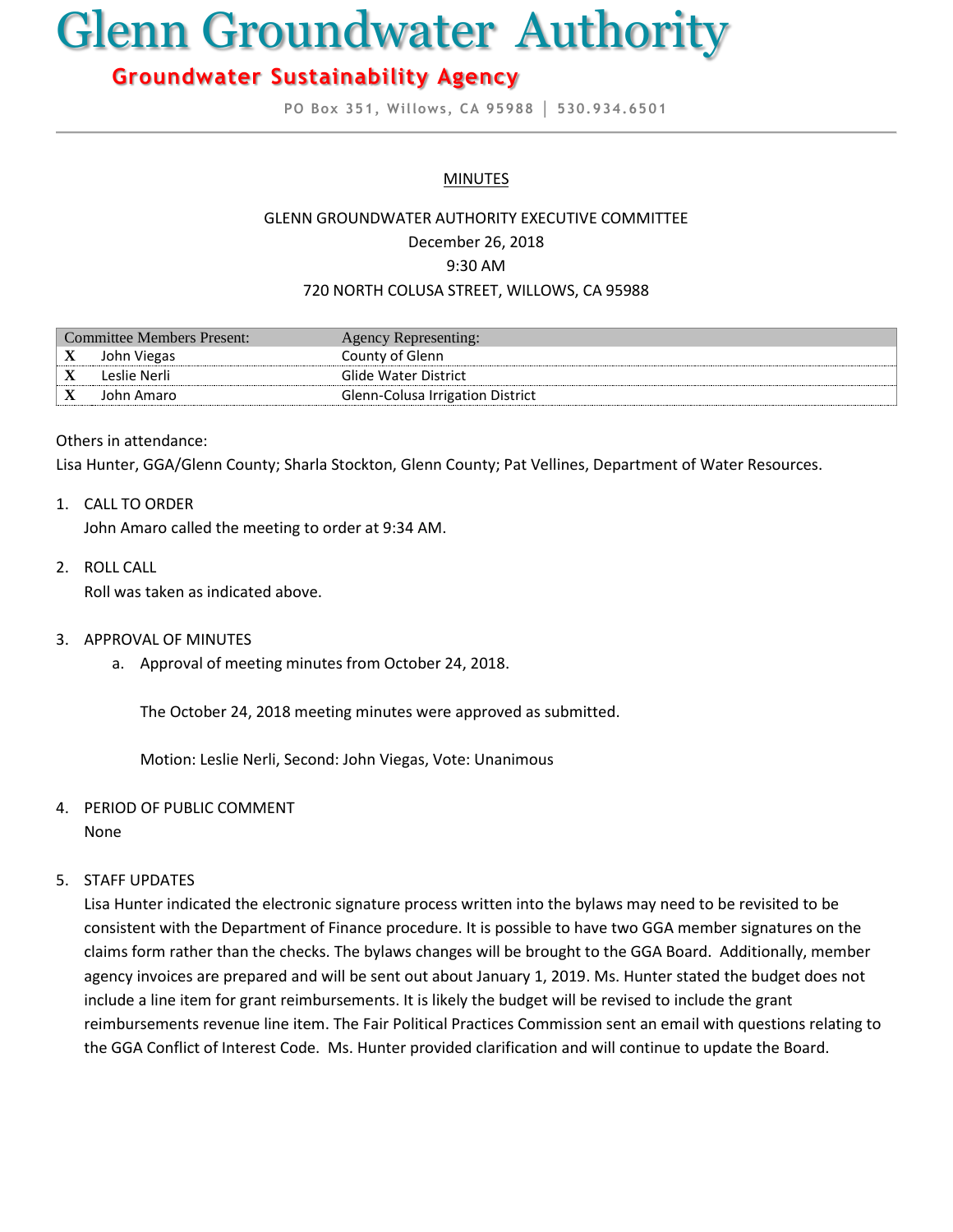# 6. APPROVE 2019 EXECUTIVE COMMITTEE MEETING SCHEDULE

The Executive Committee currently meets the fourth Wednesday of every month. The proposed meeting schedule will continue unchanged into the next year with the exception of the December meeting, which falls on a holiday. The meeting schedule was approved as submitted.

Motion: John Viegas, Second: Leslie Nerli, Vote: Unanimous

# 7. HYDROGEOLOGIC CONCEPTUAL MODEL AND WATER BUDGET FOR THE COLUSA SUBBASIN PROJECT

- a. Receive update on HCM/Water Budget project.
- b. Discuss approach for payment to consulting team and reimbursement of project expenses.
- c. Provide a recommendation to the GGA Board on a procedure for processing payments to the consulting team and reimbursement of project expenses.

Lisa Hunter stated the GGA and Colusa Groundwater Authority (CGA) program managers continue to coordinate with consultants on tasks related to the HCM/Water Budget project. Ms. Hunter explained DWR's reimbursement process and the lag-time in the payment to grantee (CGA). Ms. Hunter indicated the GGA manages the contract with Davids Engineering and pays the invoices as they are received and approved. The CGA indicated a willingness to pay the consultants directly, but only after reimbursement from DWR. The CGA will invoice DWR quarterly. Ms. Hunter requested direction from the committee on processing payments to the consulting team and reimbursement of project expenses. There was discussion on watching the project costs closely to ensure there is money in the budget to pay consultants and if the budget category is low or there are concerns, those concerns be brought to the Board. A motion was made continue as-is and process payments to Davids Engineering as invoices are received and approved and later invoice and be reimbursed by the CGA for project related costs. The motion was withdrawn.

Motion: Leslie Nerli, Second: John Viegas, Motion withdrawn.

The Committee agreed by consensus to accept staff's recommendation and direct staff to continue payment process as-is.

# 8. DEVELOPMENT OF AN AGREEMENT WITH COLUSA GROUNDWATER AUTHORITY TO DESCRIBE COOPERATION BETWEEN THE AGENCIES

- a. Discuss development of an Agreement with Colusa Groundwater Authority describing cooperation.
- b. Provide direction to Program Manager as necessary

Lisa Hunter stated the CGA Executive Committee has not yet reviewed the document. This item will be discussed at a later date.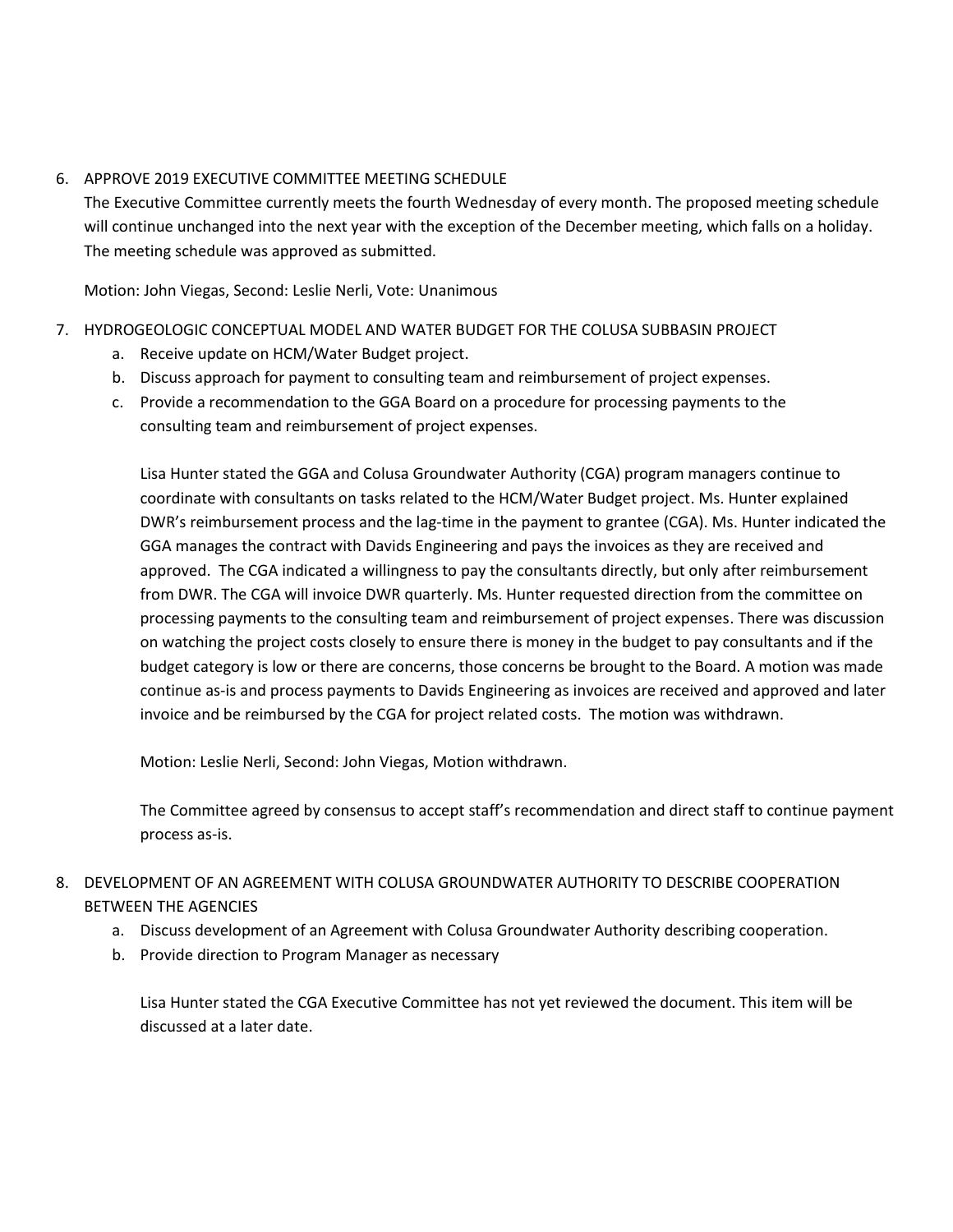#### 9. ANNUAL AUDIT SERVICES

- a. Receive update and discuss final draft report provided by CliftonLarsonAllen.
- b. Provide direction to Program Manager as necessary.

CliftonLarsonAllen (CLA) was hired to provide annual audit services to the GGA. John Amaro spoke with a staff member from the CLA reviewing and confirming audit details. Lisa Hunter mentioned the report incorporates the comments from the GGA Board meeting and budget items that were not included in the first draft report. John Viegas asked if CLA will provide a presentation of the final report at the January GGA Board meeting. Ms. Hunter will coordinate with CLA on a presentation at the January Board meeting and include an action item to accept the report.

# 10. LONG-TERM FUNDING

- a. Receive update and discuss long-term funding project.
- b. Provide direction to Program Manager as necessary.

The contract with Provost & Pritchard is under review by Valerie Kincaid. Lisa Hunter stated due to the timeline the CGA has selected for the outreach process, there may not be as much cost efficiency as previously expected. However, there still may be some cost benefits on outreach materials and miscellaneous tasks. The CGA will continue with their outreach process and the GGA will need to stay well informed of the CGA Proposition 218 processes. There was discussion on the necessity of outreach and education and potentially expediting the schedule to better align with the CGA timeline and tax roll deadlines. Ms. Hunter will make expediting this processes a priority and find out the related information for the outreach process and the deadline to get all pertinent information to Glenn County to be included in the 2019 tax roll.

# 11. PROGRAM MANAGER BILLING RATE

- a. Discuss Program Manager billing rate and administrative charges.
- b. Provide direction to Program Manager as necessary.

Lisa Hunter discussed the different costs included in calculating county employee billing rates. The goal of the discussion is to ensure a fair and equitable billing rate to recover county costs to staff the GGA, but also to ensure the GGA does not incur costs they do not benefit from (i.e. County Counsel services). There was agreement to remove the portion of the billing rate that includes County Counsel services and keep the portion of the billing rate for Agricultural Department services (oversite, administration processes, some building use costs, etc.). The services and supplies portion of the rate and the portion relating to building use and computer and phone systems should also remain included.

# 12. EXECUTIVE COMMITTEE MEMBER REPORTS AND COMMENTS

John Viegas mentioned the GGA Ad Hoc TAC met to provide a recommendation on the standing TAC which we be considered at the January GGA Board meeting.